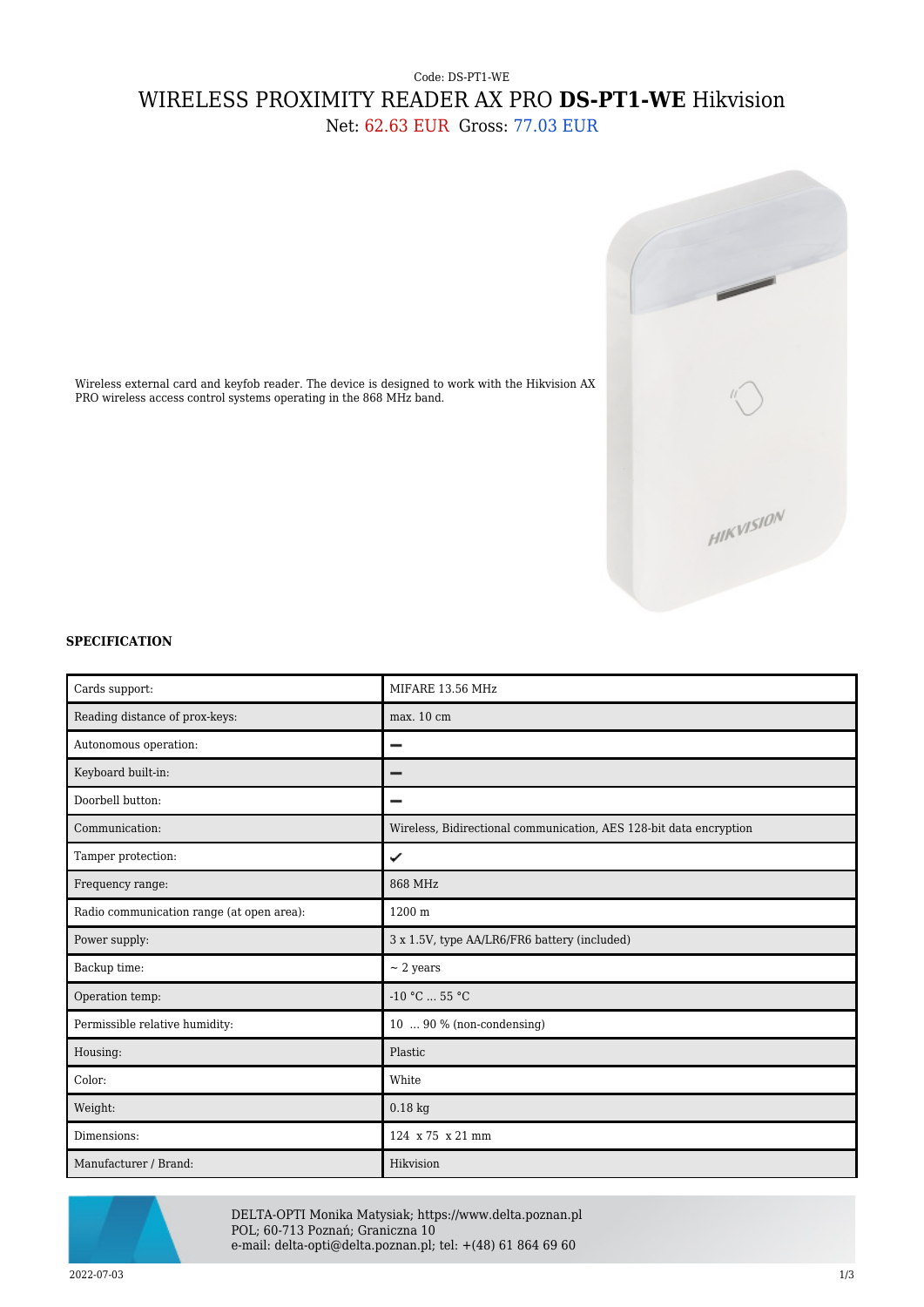| SAP Code:  | 302401677 |
|------------|-----------|
| Guarantee: | 2 years   |

## **PRESENTATION**

Place for batteries 3 x 1.5V AAA:



Internal view of the housing:



Mounting side view:

![](_page_1_Picture_7.jpeg)

DELTA-OPTI Monika Matysiak; https://www.delta.poznan.pl POL; 60-713 Poznań; Graniczna 10 e-mail: delta-opti@delta.poznan.pl; tel: +(48) 61 864 69 60

2022-07-03 2/3